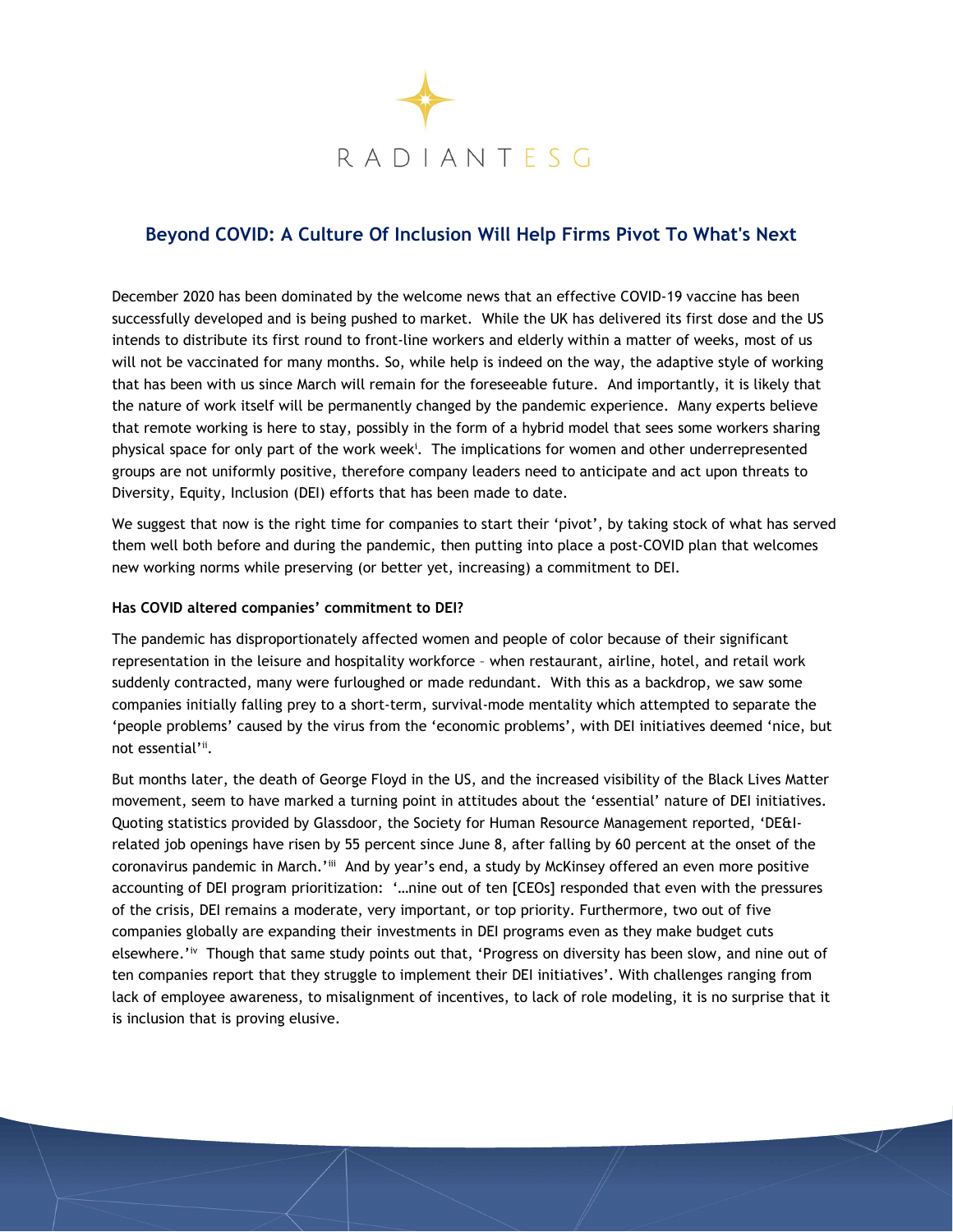### Uncertainty as opportunity

In our work we emphasize a culture of inclusion as a necessary prerequisite to a successful DEI strategy<sup>v</sup>. We argue that culture can be a bridge between DEI aspirations and tangible results. And because culture is so linked to leadership, both the tone from the top and the explicit behaviors of management are of critical importance. To capture viewpoints in a way that is productive and harness insights such that they are additive, leaders must tap into differing perspectives and ideas, draw them out, leverage them. In the current COVID working environment, as well as during the 'pivot' to what comes next, the ways to achieve a culture of inclusion must necessarily be adapted. The opportunity to lean into DEI is now, but the look and feel of practices that will lead to tangible outcomes may be different than what was in place prior to the pandemic.

Why now? COVID-19 has laid bare the inequalities in society and has helped to shine a light on areas of risk within firms. The pandemic, by virtue of its severity, has forced us to work in a very different way. At record speed companies adopted remote working (with its attendant technology) and physical distancing, while largely abandoning almost all forms of company travel. This upheaval not only gives companies permission to think of new solutions to DEI challenges but requires firms to do so if they are to achieve a competitive advantage. A creative and flexible approach to DEI, anchored on a culture of inclusion, will allow firms to carry forward programs that are working well, while also welcoming new initiatives that are specifically targeted to this period of uncertainty.

# Tangible actions for leaders

We point to three actions that leaders can take to improve both diversity and inclusion now, and prepare their firms to pivot successfully to a post-COVID environment:

#### 1. Lead with trust

Set expectations clearly then trust team members to do the right thing. This can be difficult for leaders in a remote working context because they have less visibility (literally and figuratively) into what team members are doing. Shorter, more frequent check-ins can be trust building and allow for small course-corrections as needed. In an adaptive working environment flexibility is a must, but flexibility not underpinned by trust is a recipe for disaster! Flexibility, by definition, means different things to different people and benefits people differently. Leaders are more likely to get the best from their team when they try to accommodate (within reason) individual requests, and employees are much more likely to get desired outcomes when they are very specific about what they need. In order to have these conversations effectively, each side must trust the other. Leading with trust does not mean a working environment devoid of accountability. It does mean giving staff the benefit of the doubt and then asking them to prove you right.

# 2. Re-visit remote working as a strategic policy

The virus outbreak forced companies to be largely reactive in their remote working policies. And while some companies did have robust remote working strategies in place prior to the pandemic, we argue that now is the time for all companies to re-visit their remote working strategy and formally craft a vision of the future of work at their firm. There is a strong financial incentive to embrace remote working as companies debate the need for physical office space, but the motivation here is different. Opening the mind (and the door!) to those in other geographies allows firms to chip away at what has been referred to as location bias<sup>vi</sup>. Remote workers have the potential to increase diversity by allowing companies to access new talent pools that were historically unreachable, as well as retain current employees who may need to relocate to accommodate family needsvii.